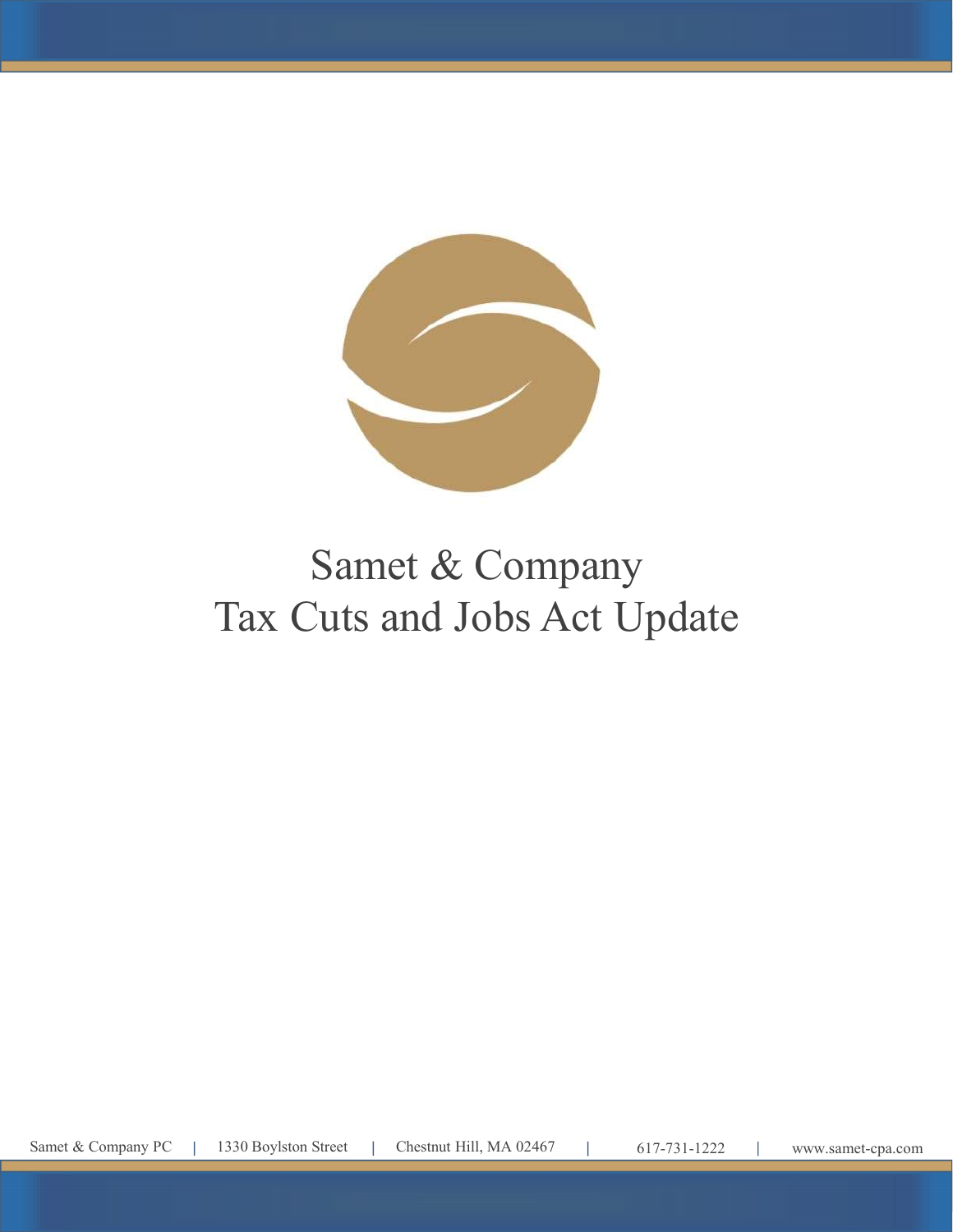## Introduction

Introduction<br>
On December 22, 2017, the Tax Cuts and Jobs Act (TCJA) was signed into law amending<br>
the Internal Revenue Code of 1986. The TCJA provides simplification in some areas of the<br>
tax code by eliminating certain p Introduction<br>The Internal Revenue Code of 1986. The TCJA provides simplification in some areas of the<br>tax code by eliminating certain provisions, but there are many areas with added<br>complexities. Introduction<br>
On December 22, 2017, the Tax Cuts and Jobs Act (TCJA) was signed into law amending<br>
the Internal Revenue Code of 1986. The TCJA provides simplification in some areas of the<br>
tax code by eliminating certain p complexities.

Introduction<br>
On December 22, 2017, the Tax Cuts and Jobs Act (TCJA) was signed into law amending<br>
the Internal Revenue Code of 1986. The TCJA provides simplification in some areas of the<br>
tax code by eliminating certain p Introduction<br>
On December 22, 2017, the Tax Cuts and Jobs Act (TCJA) was signed into law amending<br>
the Internal Revenue Code of 1986. The TCJA provides simplification in some areas of the<br>
tax code by eliminating certain p Introduction<br>
On December 22, 2017, the Tax Cuts and Jobs Act (TCJA) was signed into law amending<br>
the Internal Revenue Code of 1986. The TCJA provides simplification in some areas of the<br>
tax code by eliminating certain p Introduction<br>
On December 22, 2017, the Tax Cuts and Jobs Act (TCJA) was signed into law amending<br>
the Internal Revenue Code of 1986. The TCJA provides simplification in some areas of the<br>
tax code by eliminating certain p Introduction<br>
On December 22, 2017, the Tax Cuts and Jobs Act (TCJA) was signed into law amending<br>
the Internal Revenue Code of 1986. The TCJA provides simplification in some areas of the<br>
tax code by eliminating certain p Universe 22, 2017, the Tax Cuts and Jobs Act (TCJA) was signed into law amending<br>the Internal Revenue Code of 1986. The TCJA provides simplification in some areas of the<br>tax code by eliminating certain provisions, but ther On December 22, 2017, the Tax Cuts and Jobs Act (TCJA) was signed<br>the Internal Revenue Code of 1986. The TCJA provides simplification in<br>tax code by eliminating certain provisions, but there are many<br>complexities.<br>The repo the Internal Revenue Code of 1986. The TCJA provides simplification in some areas of the tax code by eliminating certain provisions, but there are many areas with added complexities.<br>The reporting from traditional and soci tax code by eliminating certain provisions, but there are many areas with added complexities.<br>The reporting from traditional and social media sources has many individual taxpayers concerned that the elimination of certain complexities.<br>The reporting from traditional and social media sources has many individual taxpayers<br>concerned that the elimination of certain itemized deductions and exemptions will result in<br>them paying a higher tax under The reporting from traditional and social media sources has many individual taxpayers<br>concerned that the elimination of certain itemized deductions and exemptions will result in<br>them paying a higher tax under the new 2018 The reporting from traditional and social media sources has many individual taxpayers<br>concerned that the elimination of certain itemized deductions and exemptions will result in<br>them paying a higher tax under the new 2018 them paying a higher tax under the new 2018 law. However, the loss of these deductions must also be viewed in combination with the reduced individual tax rates and expanded brackets. Samet looked at a number of hypothetica

must also be viewed in combination with the reduced individual tax rates and expanded brackets. Samet looked at a number of hypothetical scenarios comparing the outcomes under the current and new tax laws and in most cases brackets. Samet looked at a number of hypothetical scenarios comparing the outcomes<br>under the current and new tax laws and in most cases, the taxpayers' tax liability was lower<br>under the new law.<br>Businesses are also impact

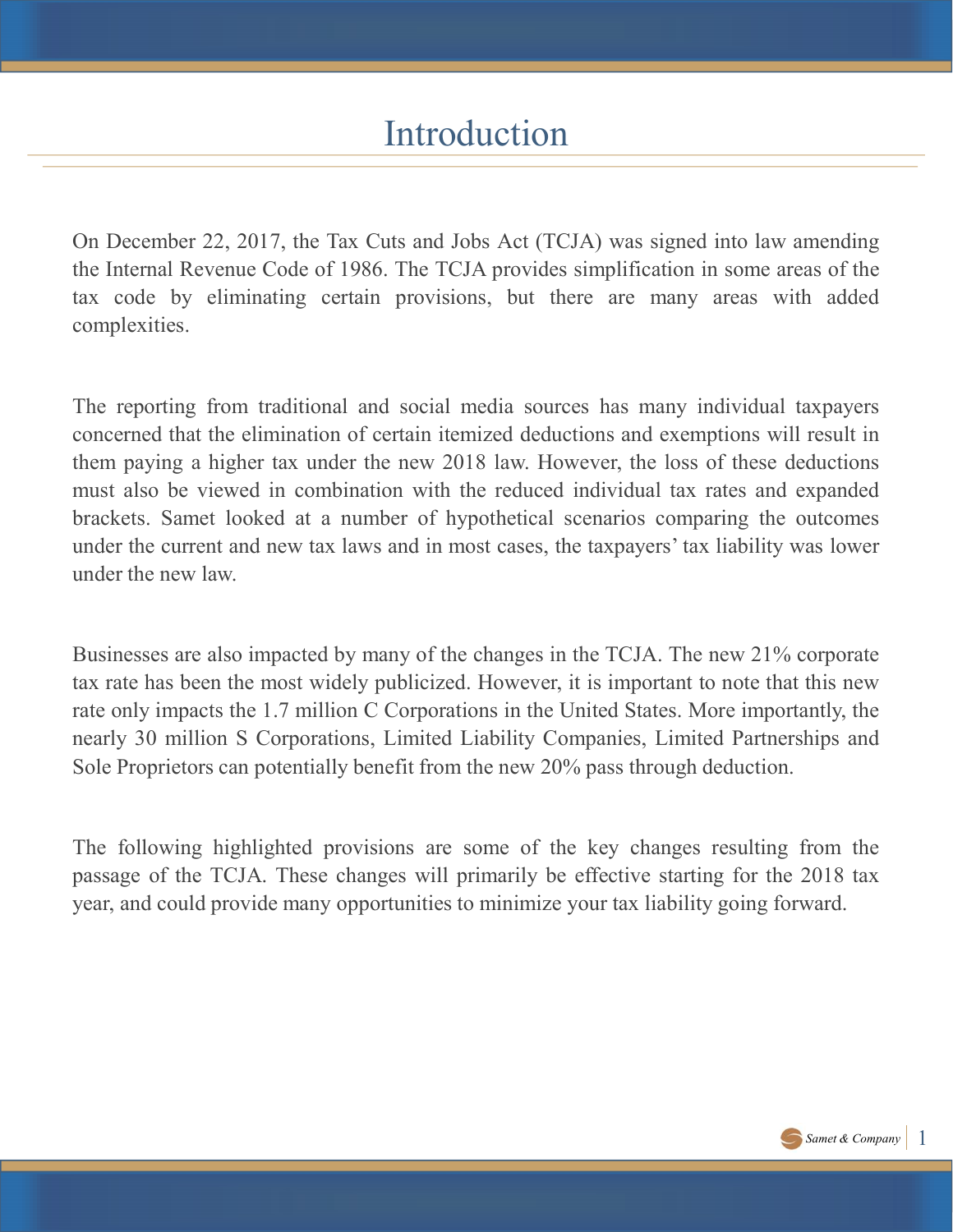## Overview of Provisions of the TCJA Affecting Individuals

#### Tax Rates

The new law imposes a new tax rate structure with seven tax brackets: 10%, 12%, 22%, 24%, 32%, 35%, and 37%. The top rate was reduced from 39.6% to 37% and applies to taxable income above \$500,000 for single taxpayers, and \$600,000 for married couples filing jointly. The rates applicable to net capital gains and qualified dividends were not changed.

#### **Exemptions**

The new law suspends the deduction for personal exemptions. Thus, starting in 2018, taxpayers can no longer claim personal or dependency exemptions.

#### **Itemized Deductions**

#### State and local taxes

The itemized deduction for state and local income and property taxes is limited to a total of \$10,000 starting in 2018.

#### Mortgage interest

Under the new law, mortgage interest on loans used to acquire a principal residence and a second home is only deductible on debt up to \$750,000 (down from \$1 million), starting with loans taken out in 2018. And there is no longer any deduction for interest on home equity loans, regardless of when the debt was incurred. There appears to be an argument, to the extent home equity borrowings qualify as acquisition indebtedness, the interest may still be deductible.

#### Charitable contributions

Under the new law, the reduction of certain itemized deductions, combined with the higher standard deduction, can result in some or all charitable contributions no longer creating a tax benefit.

#### Miscellaneous itemized deductions

There is no longer a deduction for miscellaneous itemized deductions which were formerly deductible to the extent they exceeded 2 percent of adjusted gross income. This category included items such as tax preparation costs, investment expenses, union dues, and unreimbursed employee expenses.

#### Casualty and theft losses

The itemized deduction for casualty and theft losses has been suspended except for losses incurred in a federally declared disaster.

#### Overall limitation on itemized deductions

The new law suspends the overall limitation on itemized deductions that formerly applied to taxpayers whose adjusted gross income exceeded specified thresholds.

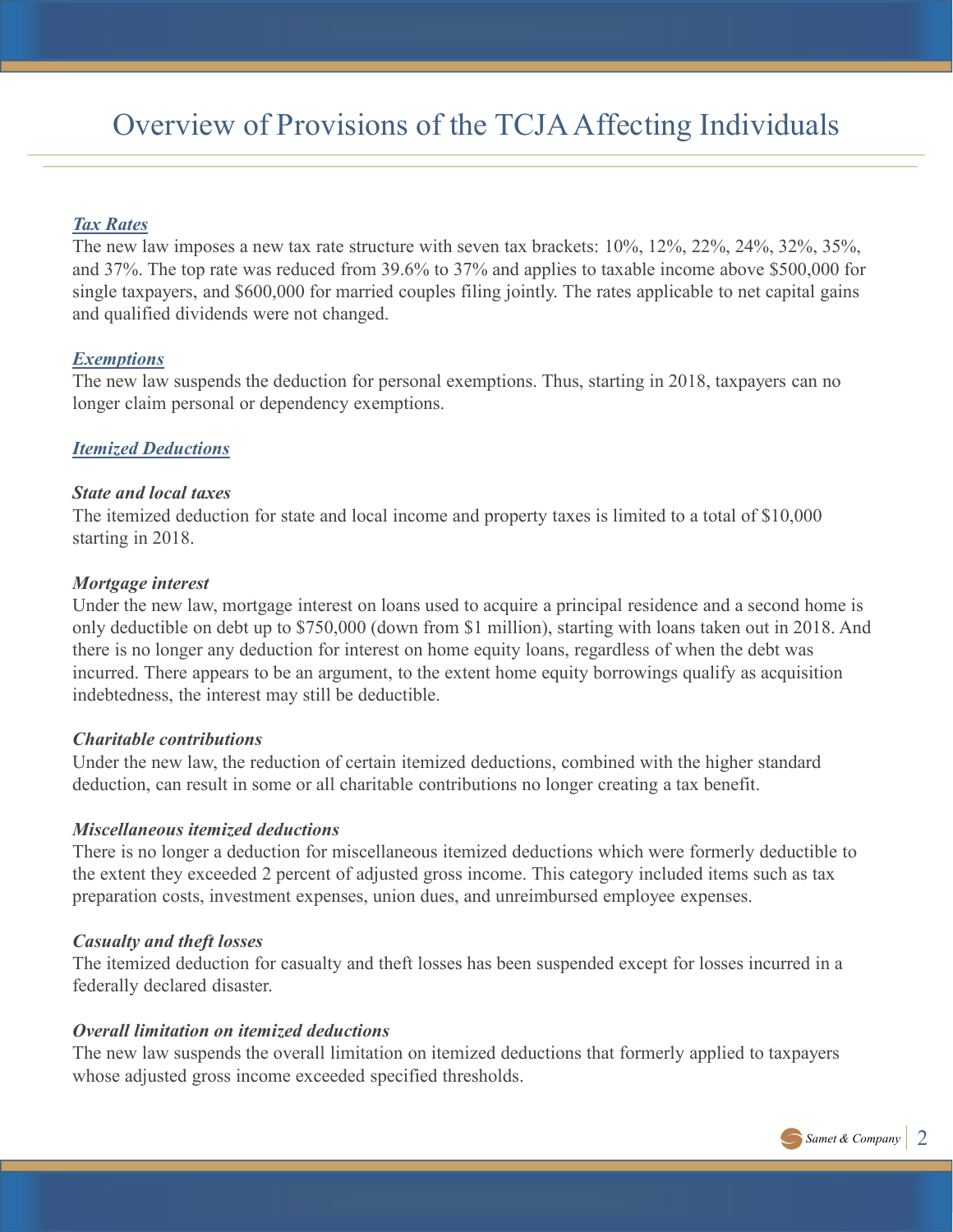#### **Standard Deduction**

The new law increases the standard deduction to \$24,000 for joint filers, \$18,000 for heads of household, and \$12,000 for singles and married taxpayers filing separately. Given the limitations to itemized deductions discussed above, a significant number of taxpayers may no longer be itemizing deductions.

### New deduction for "qualified business income"

Starting in 2018, taxpayers are allowed a deduction equal to 20 percent of "qualified business income," from certain partnerships, S corporations, LLCs, and sole proprietorships. Importantly, qualified business **COVE CONTIG CONTIGE CONTIGE CONTIGETS** (SUPPORTED TO THE SERVICE) SUPPORTED SUPPORTED THE DEVICE ON THE DEVICE THE DEVICE ON THE DEVICE ON THE DEVICE ON THE DEVICE ON THE DEVICE ON THE DEVICE ON THE DEVICE ON THE DEVICE O income above \$157,500 (\$315,000 for joint filers), (1) phaseout limitations based on W-2 wages paid by the business and depreciable tangible property used in the business are phased in, and (2) income from the following trades or businesses is phased out: health, law, consulting, athletics, financial or brokerage services, or where the principal asset is the reputation or skill of one or more employees or owners.

### **Other Items**

#### Moving expense

The deduction for job-related moving expenses has been eliminated, except for certain military personnel. The exclusion for moving expense reimbursements has also been suspended.

#### Alimony

For post-2018 divorce decrees and separation agreements, alimony will not be deductible by the paying spouse and will not be taxable to the receiving spouse.

#### Health care "individual mandate"

Starting in 2019, there is no longer a penalty for individuals who fail to obtain minimum essential health coverage.

#### Alternative minimum tax (AMT) exemption

At long last, the number of taxpayers who will be caught in the AMT has been reduced dramatically. The exemption has been increased to \$109,400 for joint filers (\$54,700 for married taxpayers filing separately), and \$70,300 for unmarried taxpayers. The exemption is phased out for taxpayers with alternative minimum taxable income over \$1 million for joint filers, and over \$500,000 for all others. Using 2016 data, the Tax Foundation noted there were 5.25 million taxpayers in the AMT. For 2018, they project only 200,000 taxpayers will be subject to the AMT.

#### Estate and gift tax exemption

Effective for decedents dying, and gifts made, in 2018, the estate and gift tax exemption has been increased to roughly \$11.2 million (\$22.4 million for married couples).

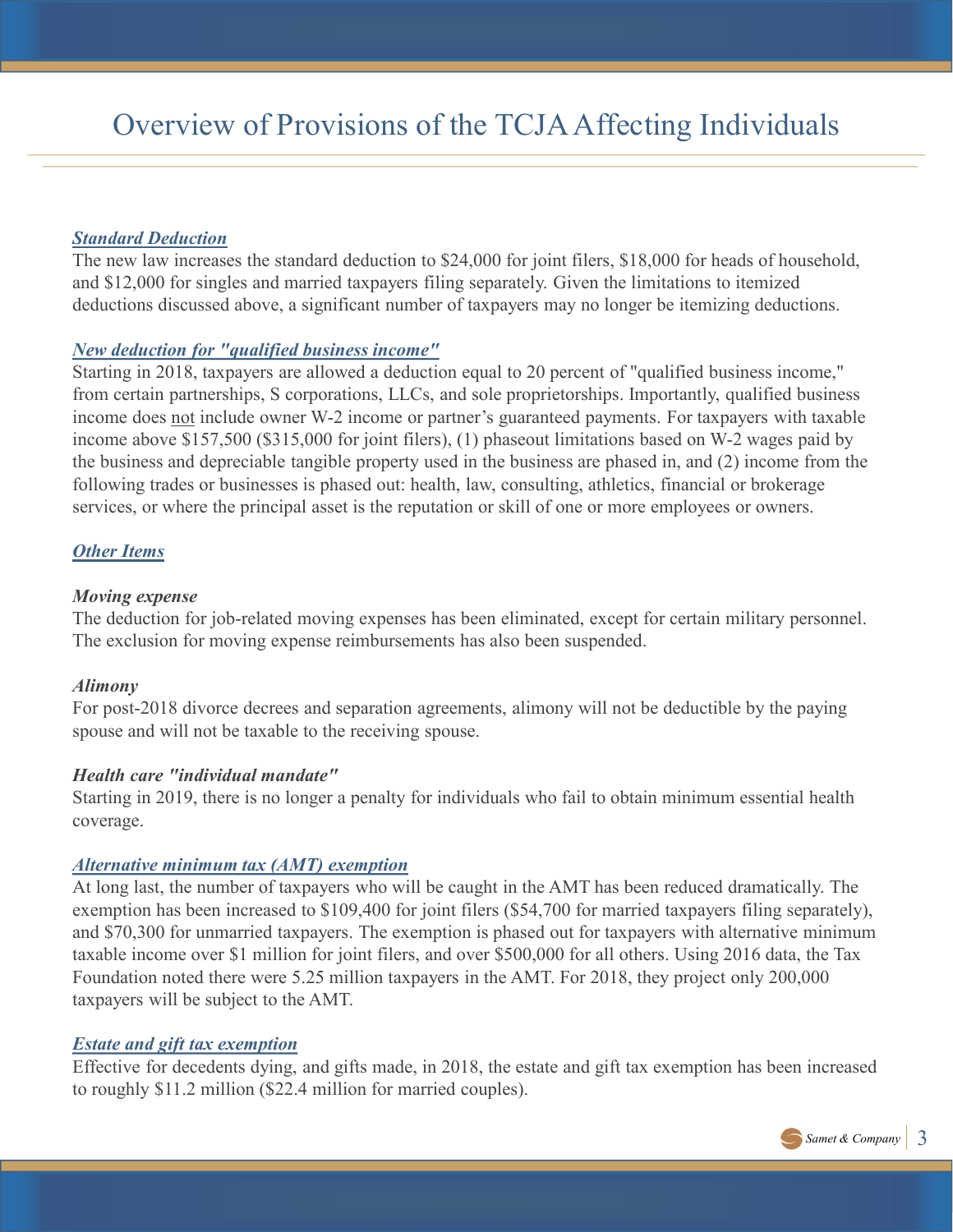## Overview of Provisions of the TCJA Affecting Businesses

#### Corporate Tax Rates

The passage of the TCJA reduces the C Corp tax rate to a flat 21% effective for years beginning after 12/31/17. For fiscal year corporations, code section 15 allows for the application of an alternative way to calculate the tax resulting in a "blended" rate. The Corporate AMT has been repealed under the new law.

#### **Depreciation**

The new law increased the limits for bonus depreciation under code sections 168 and 179. Additional first year bonus depreciation of 100% is now allowed for property acquired after 9/27/17. The new provision allows for the 100% bonus depreciation on new and used qualifying property. The allowable first year deduction phases down for years after 2022.

The allowable amount of bonus depreciation under code section 179 has increased to \$1 million and the phaseout threshold has been increased to \$2.5 million. The section 179 definition has been expanded to include personal property connected with lodging for residential rental property. In addition, improvement to nonresidential real property was expanded to include roofs, HVAC, fire alarm systems and security systems.

#### Limitations on Interest Deductions

The new law places limits on the deduction for interest paid on business debts for taxpayers with average annual gross receipts exceeding \$25 million. The allowable deduction will be calculated as 30% of adjusted taxable income, defined as earnings before interest, taxes, depreciation and amortization ("EBITDA") for tax years 2018 through 2021. For tax years starting after 12/31/21, the adjusted taxable income will be defined as earnings before interest and taxes ("EBIT"). Disallowed interest will be carried forward indefinitely to be used in a future tax year. Interest attributable to acquiring motor vehicles to be held as inventory for sale or lease is not subject to the limitation on interest deductions. The allowable amount of bonus depreciation under code section 179 has increased to \$1 million and the phaseout threshold has been increased to \$2.5 million. The section 179 definition has been expanded to to nonresidential

#### Technical Terminations for Partnerships

The new law repealed the technical termination provisions. Effective for years beginning after 12/31/17, a entity. This will eliminate the need for closing the books to complete two tax returns, restarting depreciation lives, and maintaining partnership elections as required under the repealed provisions. The termination will only happen if the business is truly closing or if the ownership changes to a single member.

#### Accounting Methods for Small Taxpayers

The new law expands the availability for small corporations to file as cash basis taxpayers. For C Corporations that have less than \$25 million in average gross receipts for the previous 3 years, the cash basis of accounting will be allowed. Corporations meeting the \$25 million threshold will be allowed to treat inventories as non-incidental materials and supplies if this treatment conforms to the company's financial statement treatment of inventories. The allocation of overhead to inventory as required by 263A is also exempted for corporations meeting the \$25 million threshold as defined above.